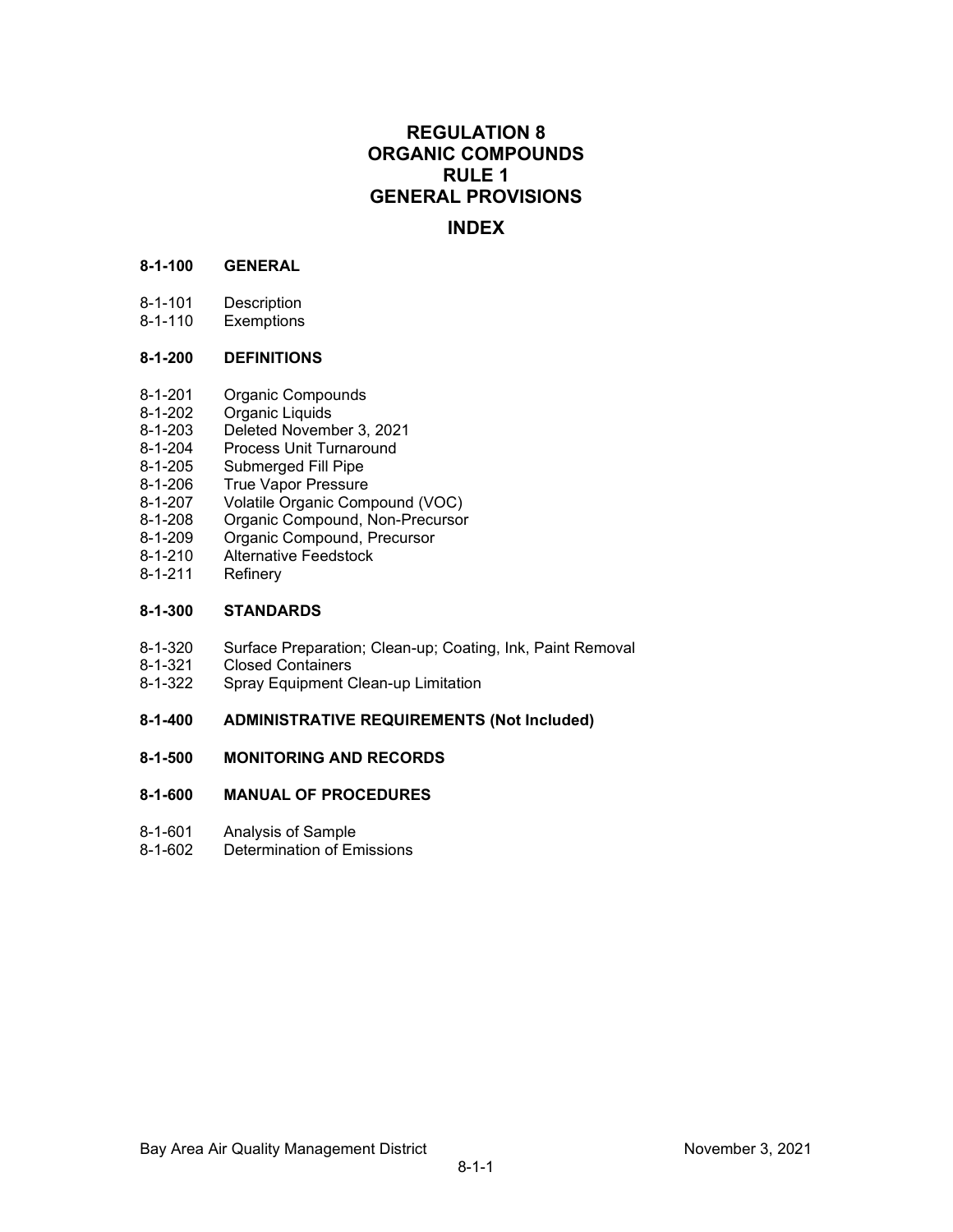# **REGULATION 8 ORGANIC COMPOUNDS RULE 1 GENERAL PROVISIONS**

(Adopted January 1, 1980)

#### **8-1-100 GENERAL**

- **8-1-101 Description:** The purpose of this Regulation is to limit the emission of organic compounds to the atmosphere. Certain organic compounds may also be subject to the requirements of Requlations 11 or 12.
- **8-1-110 Exemptions:** The following shall be exempted from the provisions of this regulation:
	- 110.1 Any structure designed and used exclusively as a dwelling for not more than two families, provided that this exclusion does not apply to the application of an architectural coating.
	- 110.2 Any internal combustion engine.
	- 110.3 Any operation or group of operations which are related to each other by being a part of a continuous process, or a series of such operations on the same process material, which are subject to Regulation 8, Rule 2 or Rule 4, and for which emissions of organic compounds are reduced at least 85% on a mass basis. Where such reduction is achieved by incineration, at least 90% of the organic carbon shall be oxidized to carbon dioxide.
	- 110.4 Stationary storage tanks having a capacity of less than 1.0 m3 (260 gal.).
	- 110.5 Any stationary storage tank installed prior to January 4, 1967 which is not used for storage of gasoline to be dispensed to internal combustion engine fuel tanks, and is either less than 7.6 m3 (2000 gal.) capacity or an underground tank with an offset fill line.
	- 110.6 Deleted May 4, 1988.
	- 110.7 Any emission of organic compounds where the person responsible for such emission demonstrates to the satisfaction of the APCO that the emission contains ethane and if the ethane were not present the emission would not (Adopted March 17, 1982)

## **8-1-200 DEFINITIONS**

- **8-1-201 Organic Compound:** Any compound of carbon, excluding methane, carbon monoxide, carbon dioxide, carbonic acid, metallic carbides or carbonates and ammonium carbonate. (Amended June 17, 1981, March 17, 1982)
- **8-1-202 Organic Liquids:** All precursor organic compounds which contain hydrogen and which would exist as liquids at actual conditions of use or storage.

(Amended March 17, 1982)

# **8-1-203 Deleted November 3, 2021**

**8-1-204 Process Unit Turnaround:** Any non-emergency unit shutdown, for the purpose of repair, maintenance or inspection, and subsequent start-up.

(Renumbered March 17, 1982)

- **8-1-205 Submerged Fill Pipe:** Any discharge pipe or nozzle which meets either of the following conditions:
	- 205.1 Where the tank is filled from the top, the discharge pipe or nozzle is totally submerged when the liquid level is 15 cm.(6 in.) from the bottom of the tank.
	- 205.2 Where the tank is filled from the side, the discharge pipe or nozzle is totally submerged when the liquid level is 45 cm. (18 in.) from the bottom of the tank. (Renumbered March 17, 1982)
- **8-1-206 True Vapor Pressure:** The pressure exerted when an organic liquid is in equilibrium with its own vapor expressed in bars. True vapor pressure may be found by referring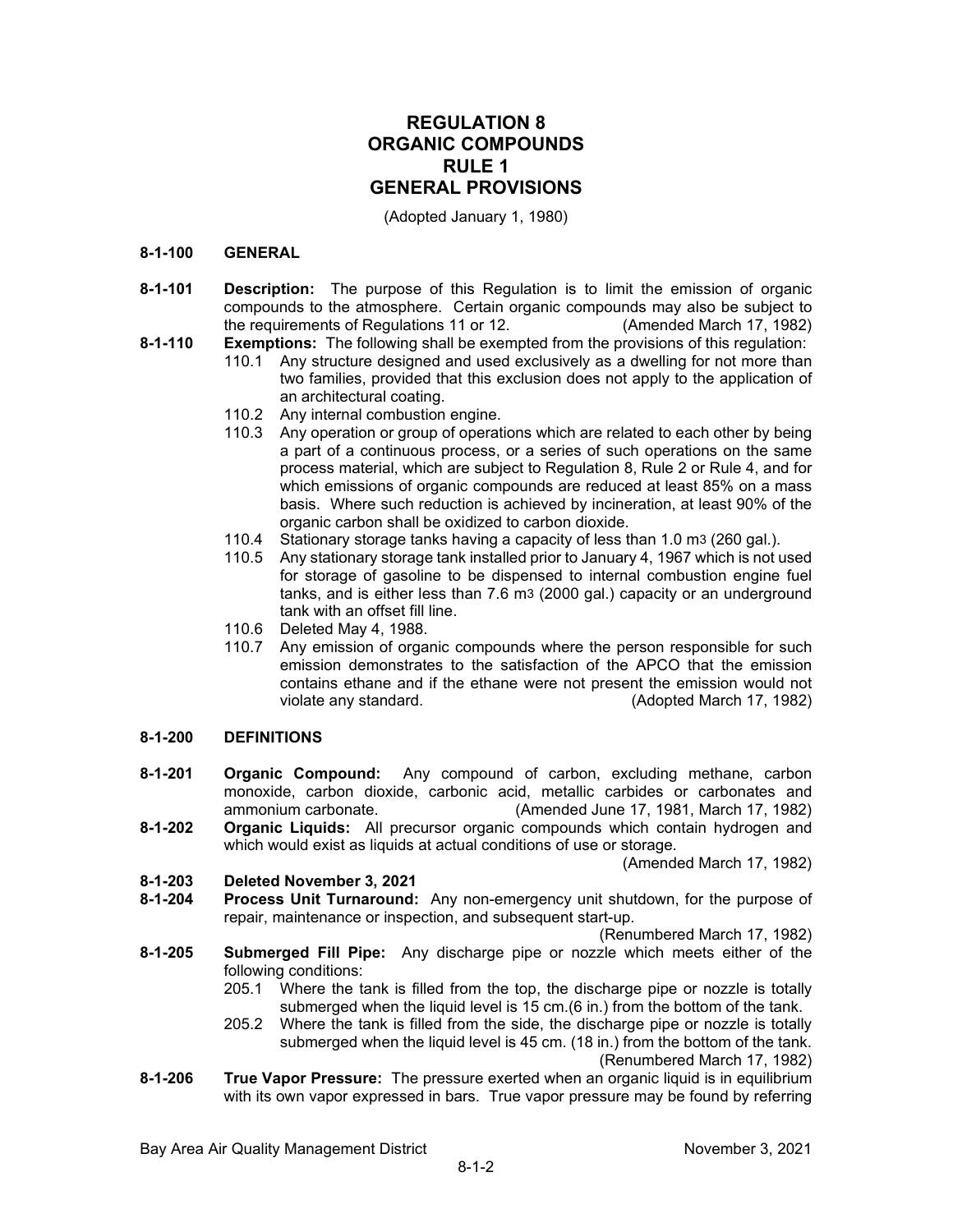to applicable nomographs in American Petroleum Institute Bulletin No. 2517.

(Renumbered March 17, 1982)

**8-1-207 Volatile Organic Compound (VOC):** Any organic compound which would be emitted during use, application, curing or drying of a solvent or surface coating.

(Amended March 17, 1982;June 15, 1994)

#### **8-1-208 Organic Compound, Non-Precursor:**

Methylene chloride,

1,1,1, trichloroethane, 1,1,2 trichlorotrifluoroethane (CFC-113),

trichlorofluoromethane (CFC-11),

dichlorodifluoromethane (CFC-12),

dichlorotetrafluoroethane (CFC-114),

dichlorodifluoromethane (CFC-22)

chloropentafluoroethane (CFC-115),

2-chloro-1,1,1,2-tetrafluoroethane (HCFC-124),

pentafluoroethane (HFC-125),

1,1,2,2-tetrafluoroethane (HFC-134),

1,1,1-trifluoroethane (HFC-134a),

1,1-difluoroethane (HFC-152a),

trifluoromethane (CFC-23);

and perfluorocarbons which fall into these classes:

- (1) Cyclic, branched, or linear completely fluorinated alkanes;
- (2) Cyclic, branched, or linear, completely fluorinated ethers with no unsaturations,
- (3) Cyclic, branched, or linear, completely fluorinated tertiary amines with no unsaturations, and
- (4) Sulfur containing perfluorocarbons with no unsaturations and with sulfur bonds only to carbon and fluorine.

(Adopted March 17, 1982, Amended June 15, 1994)

# **8-1-209 Deleted June 15, 1994**

Alternative Feedstock: Any feedstock, intermediate, product or byproduct material that contains organic material that is not derived from crude oil product, coal, natural gas, or any other fossil-fuel based organic material.

*(Adopted November 3, 2021)*

**8-1-211 Refinery:** An establishment that is located on one or more contiguous or adjacent properties that processes any petroleum or alternative feedstock, to produce more usable products such as gasoline, diesel fuel, aviation fuel, lubricating oils, asphalt or petrochemical feedstocks, or any other similar product. Refinery processes include separation processes (e.g., atmospheric or vacuum distillation, and light ends recovery), conversion processes (e.g., cracking, reforming, alkylation, polymerization, isomerization, coking, and visbreaking), treating processes (e.g., hydrodesulfurization, hydrotreating, chemical sweetening, acid gas removal, and deasphalting), feedstock and product handling (e.g., storage, crude oil blending, non-crude oil feedstock blending, product blending, loading, and unloading), and auxiliary facilities (e.g., boilers, waste water treatment, hydrogen production, sulfur recovery plant, cooling towers, blowdown systems, compressor engines, and power plants).

*(Adopted November 3, 2021)*

## **8-1-300 STANDARDS**

- **8-1-320 Surface Preparation; Clean-up; Coating, Ink, Paint Removal:** Effective August 1, 1988 a person shall not use open containers for the storage or disposal of cloth or paper impregnated with organic compounds that are used for surface preparation, clean-up, or coating, ink, or paint removal. (Adopted May 18, 1988) clean-up, or coating, ink, or paint removal.
- **8-1-321 Closed Containers:** Effective August 1, 1988 a person shall not store spent or fresh organic compounds to be used for surface preparation, clean-up, or coating, ink, or paint removal, in open containers.